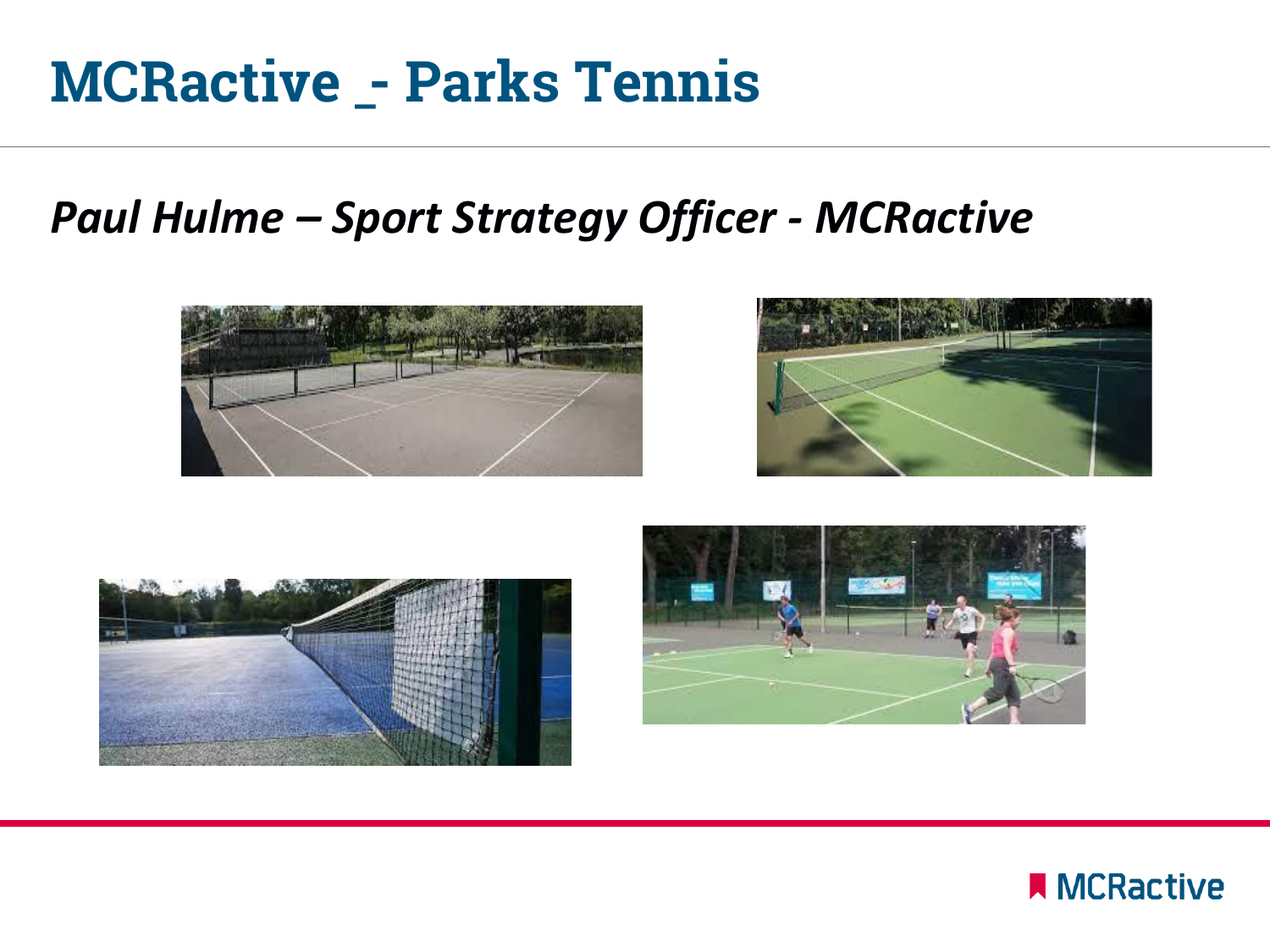# **Manchester Landscape**

- *23 Parks across the city*
- *49 Courts across all parks*
- *All Parks using online booking*
- *4 Flagship Sites*
- *1 Park with Charging Model*
- *4 Sites with Access Gates*
- Significant Investment to regenerate courts (LTA, MCC)



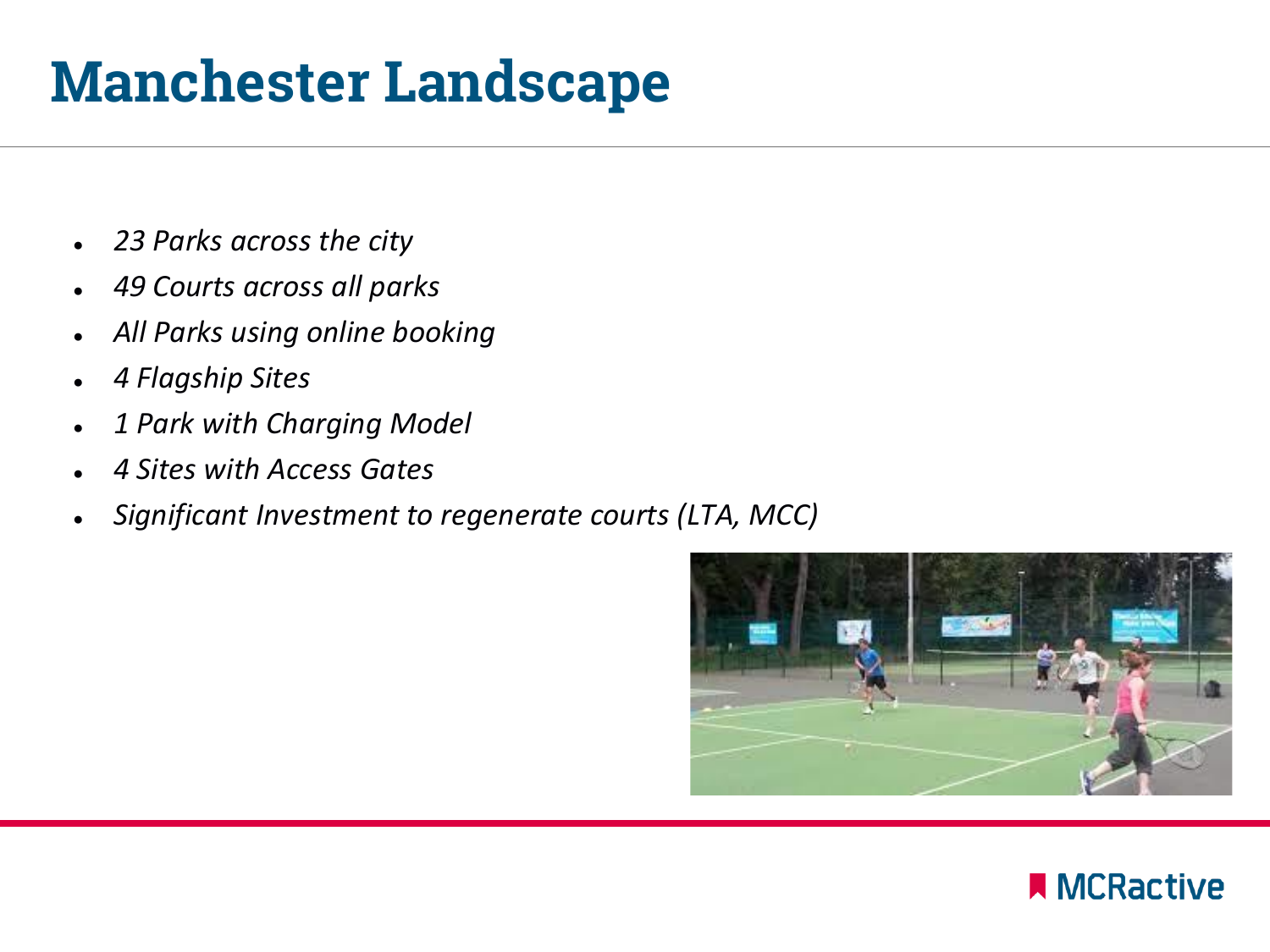### **User Numbers - Growth**

- *June 2020 – 7,660 Online Users - June 2021 – 12,702 Online Users*
- *December 2020 – 10,606 Online Users – December 2021 – 14,619 Online Users*
- *2020 – 21, 909 Park Courts Booked ( June – December)*
- *2021 – 25,280 Park Courts Booked (April – December)*
- *User Data – Evidence Local Resident Use*



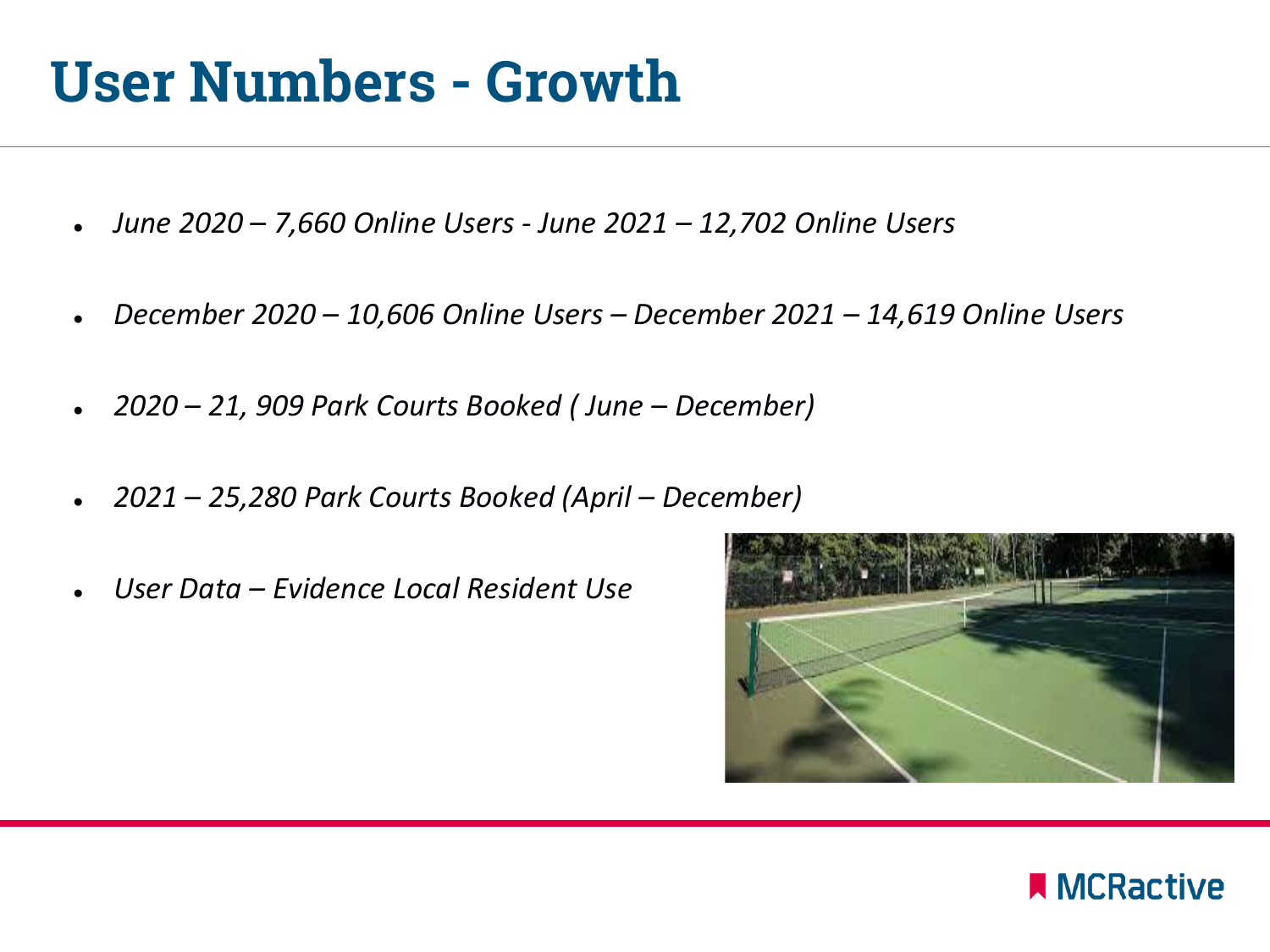### **Programmes & Usage**

- *General Play*
- *Club Play*
- *We Do Tennis – Junior & Adult Offer - Currently at 6 Sites*
- *Tennis For Free*
- *Tennis Leagues*
- *Individual Coaching sessions*



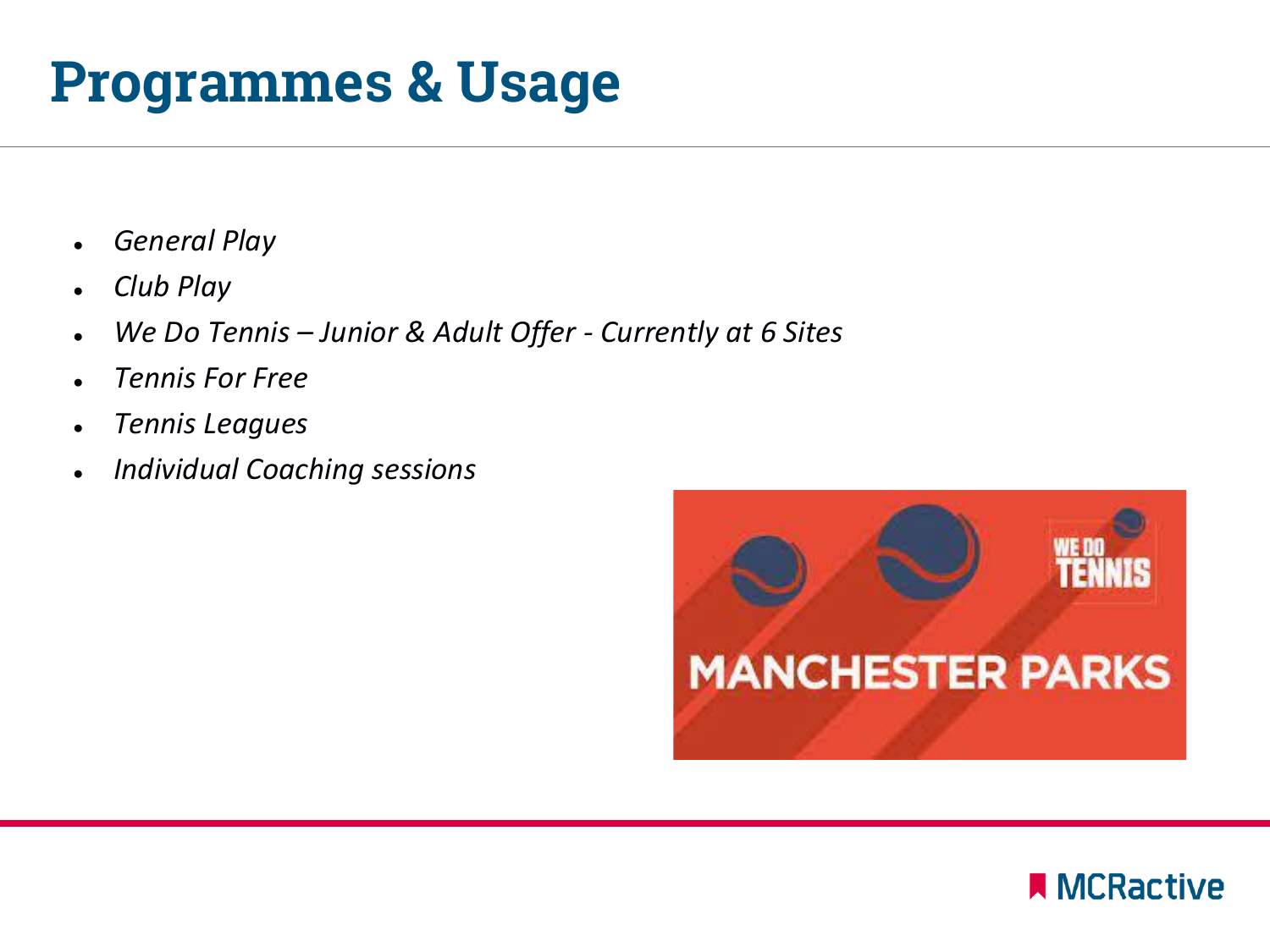#### **Maintenance**

- **Partnership Approach with Parks Team**
- *Volunteer support from regular players for court sweeping, clearing etc.*
- Local Tennis Club Commissioned to carry out agreed annual maintenance programme *at our Flagship sites (Two Year Agreement)*
- *Sinking Fund to support with ad hoc needs such as jet washing, line painting etc.*



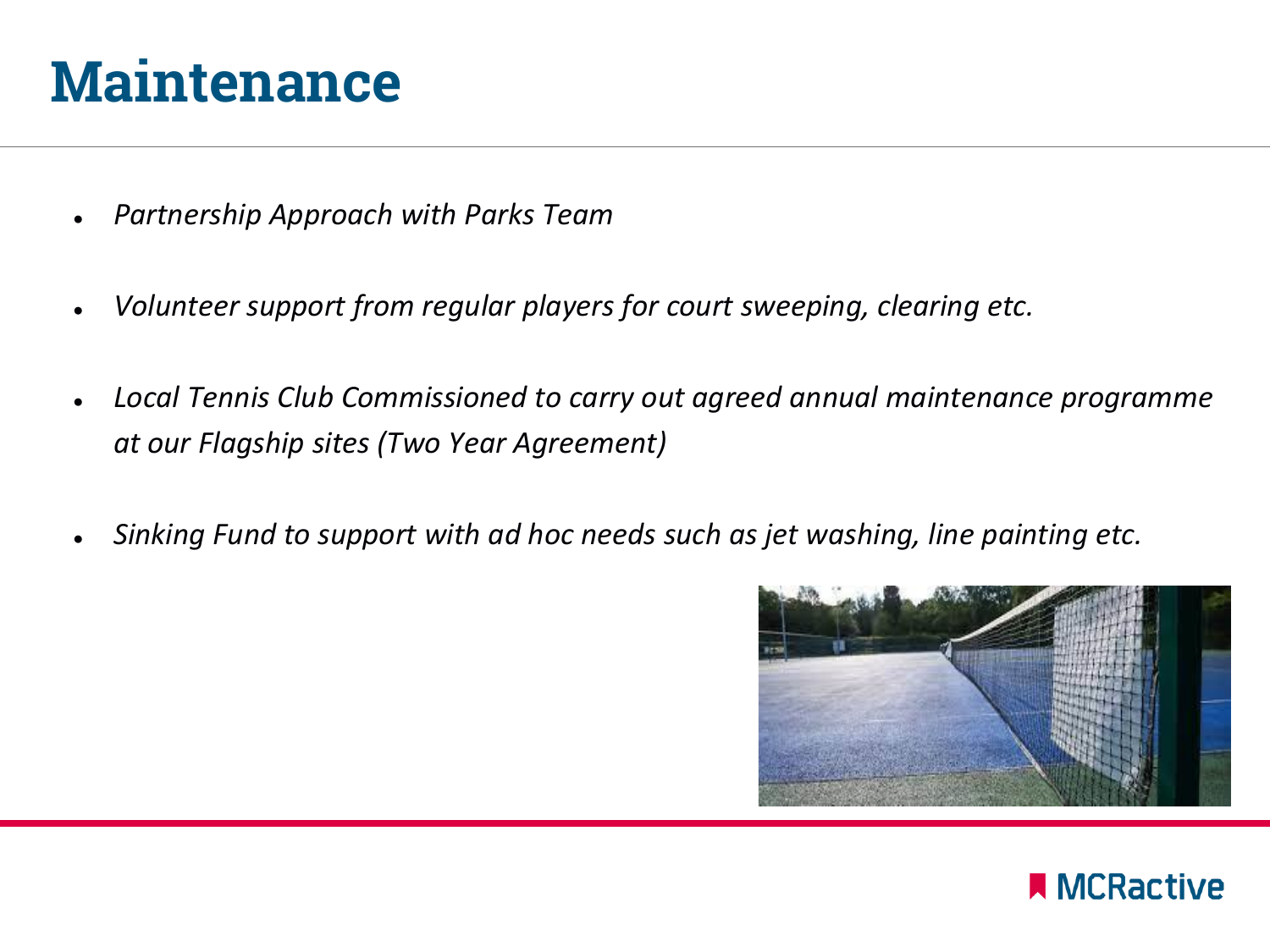## **How We Have Achieved**

- *Partnership Approach with a clear Ambition / Strategy – LTA / Manchester City Council (MCC)*
- *Local Member Engagement - MCC*
- *Resident Consultation including Friends of the Parks Groups*
- *Regular Monitoring and Evaluating of Users, bookings, programmes, opportunities*
- *Evidencing the Journey and telling the story*